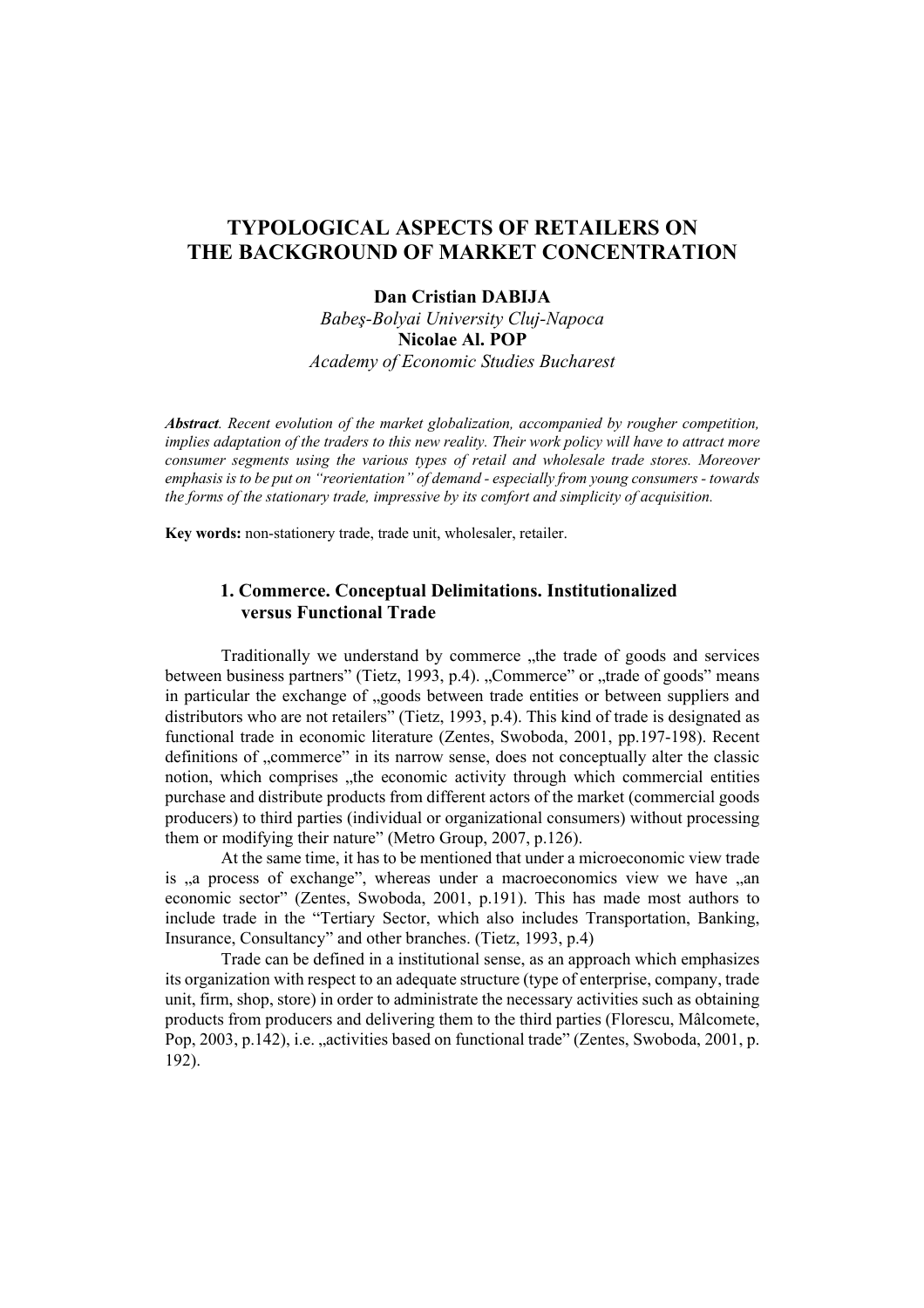### **2. Classifications of Commerce**

 The development of trade requires a classification of commerce according to several criteria. One distinguishes between:

- "Partners of the market" (Zentes, Swoboda, 2001, p.192): retail and wholesale trade;
- Area of activity (Zentes, Swoboda, 2001, p.192): national and international trade;
- Method of organization: stationary trade (classical retailers) and non-stationary trade (peddling, electronic commerce, stalls in occasional market);
- Food and nonfood trade;
- "Principal and auxiliary trade entities" and "commercial usage, contracts, judicial instruments" (Tietz, 1993, p.9);
- Orientation (Tietz, 1993, pp.9-11):
	- $\circ$ , Process or functional commerce" acquisition, distribution, logistics;
	- o ...Distribution of goods and services";
	- o "Management" the administration of the company is a central element;
	- o .Decisional concept";
	- o "Behavior" the market agents, partners and especially consumers;
	- o The relation between the type of products and the type of instruments used for distribution; (Tietz, 1993, p.10):
- The economical literature on trade:
	- − Theory of Comparative Cost Advantage, David Ricardo, 1817;
	- − Theory of Comparative Utilities, Francis Y. Edgeworth, 1881;
	- − Theory of Transactional Cost, Helmy Baligh and Leon Richartz, 1964;
	- − Theory of the Firm, Ronald Coase, 1937;
	- − Theory of Grouping Products, Erich Schäfer, 1943;
	- − Theory of Commerce Chains, Rudolf Seyffert, 1951;
	- − Theory of Boundary Expansion, Philip Kotler, 1967.

#### *2.1. Retail versus Wholesale Trade – Conceptual Delimitations*

 Retail, besides wholesale trade is one of the two formats of trade concerning the exchange of products. Both of these formats can be regarded on a functional and an institutional aspect. (Florescu, Mâlcomete, Pop, 2003, pp. 142-144).

From the functional point of view, retail is "an economic activity including acquisition and distribution of commercial goods and related services carried out for the final consumer" (Florescu, Mâlcomete, Pop, 2003, p. 145). From the institutional point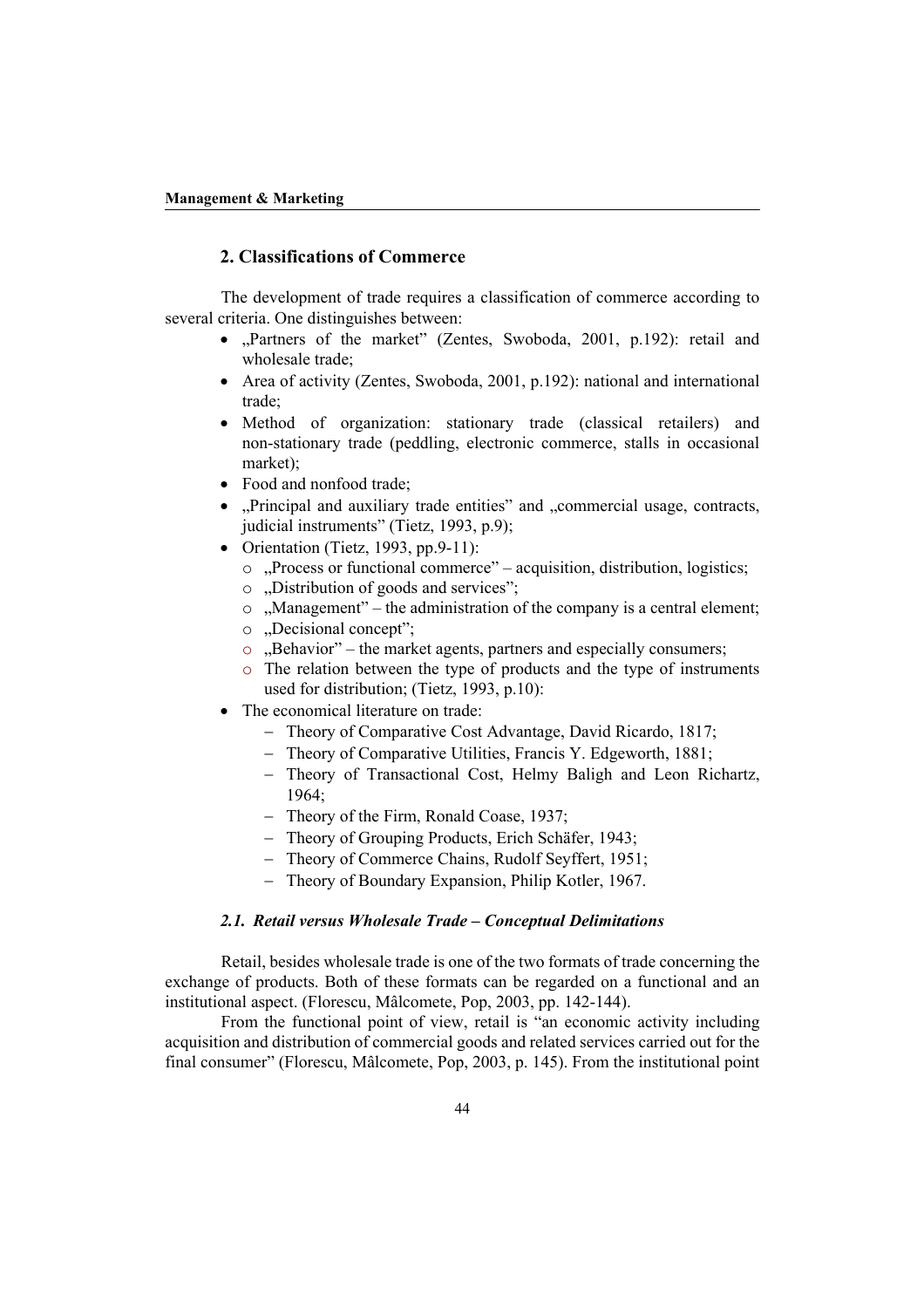of view, retail consists of "trade entities, commercial entities which include institutions that perform economic activities exclusively or predominantly dedicated to functional retail." (Tietz, 1993, p.27). From the systematical point of view, retail involves objects that are considered to be valuable. Such objects come from different producers from home and abroad, as well as from various intermediaries active in the sector of products circulation, maintenance, repacking or "insignificantly modifying" (Florescu, Mâlcomete, Pop, 2003, p.146) the lots of products and their delivery, as a rule, *only to the final consumer* (Liebmann, Zentes, 2001, pp.5-9) for the price established on the market.

Under a functional perspective, the definition of the "wholesale trade" is similar to that of "retail trade", with the difference that it is not related to private consumers. In this case the private consumer is replaced by an enterprise, which can be a  $i$ , reseller, processor or industrial user or operator (academic entities, public authority) or other public institutions (canteens, associations)" (Zentes, Swoboda, 2001, pp.185-186). "Groups of producers" are also seen as wholesale traders (Tietz, 1993, pp.26-27).

#### *2.2. Stationary versus Non-Stationary Trade*

 Choosing the most adequate type of trade unit is a decision of the top management urged by the necessity to adapt to market dynamics. The "type of trade" unit" designates" the category of commercial entities which combine a range of similar or identical characteristics that remain constant for a long period of time. "The structure, the method of market approach and the area of action are established by type of trade unit." (Liebmann, Zentes, 2001, p. 345). In this context one can talk about a stationary trade unit (Liebmann, Zentes, 2001, p. 346). On the other hand there is the non-stationary trade unit, typically peddling, mail trade, stalls in occasional market places, virtual shops and stores or vending machines (Statistics Yearbook, 2007, c.19, p. 2).

It would be very difficult to systematize retail and wholesale trade entities due to the large number of criteria that must be taken into consideration and because most retailers manage several types of stores under different names (brands).

### *2.3. Criteria Used for Systematization of Retail and Wholesale Trade*

The most frequently met criteria used for systematization of retail and wholesale trade, regardless of whether stationary or not are given below: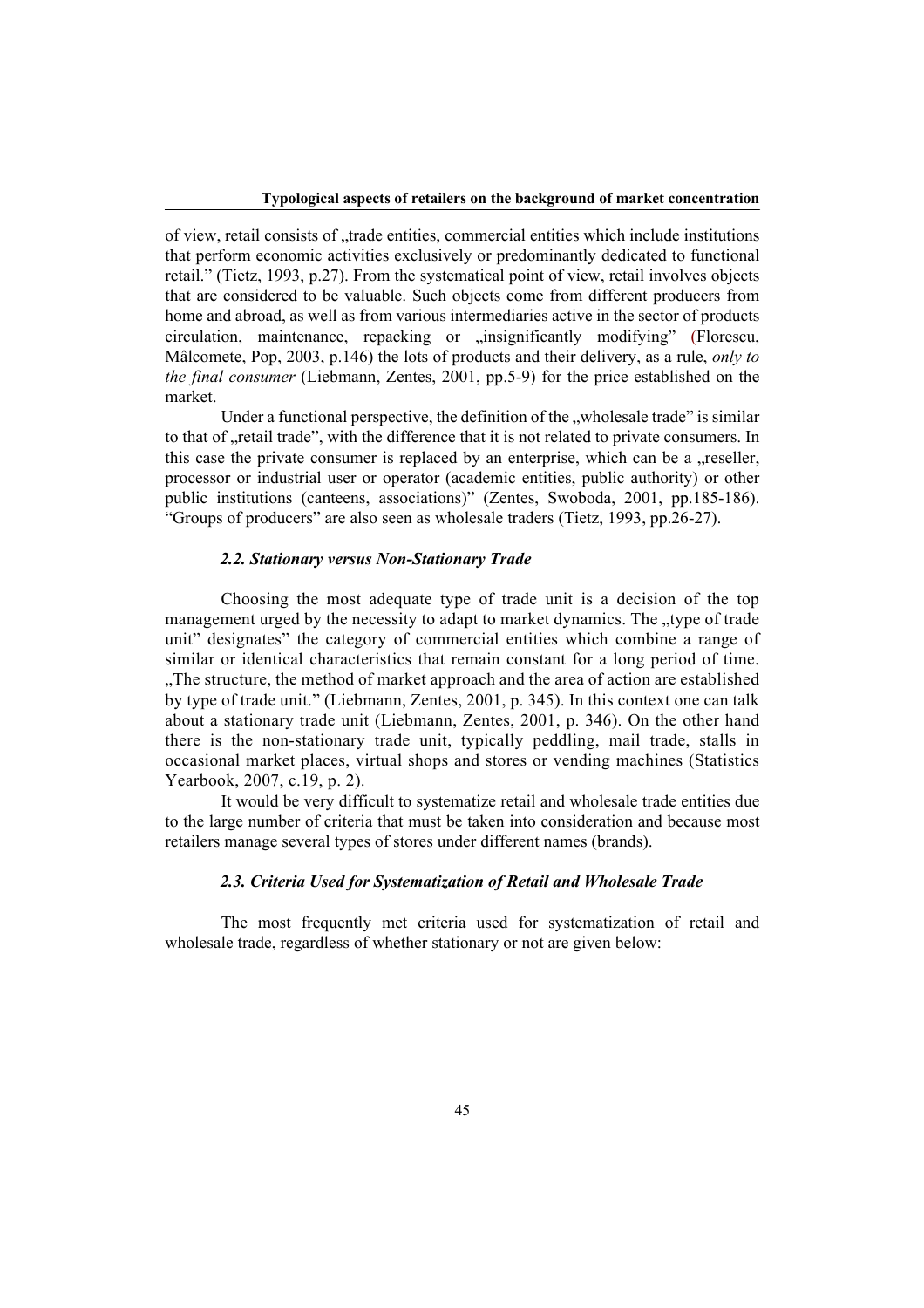*Table 1* 

# **Characteristics to distinguish retail and wholesale trade**

| <b>Criteria</b>          | <b>Wholesale Trade</b>                | <b>Retail Trade</b>                                                                     |
|--------------------------|---------------------------------------|-----------------------------------------------------------------------------------------|
| Type of products         | Close to producers or to              |                                                                                         |
|                          | consumers                             |                                                                                         |
| Orientation towards      | Acquisition (buying) or               |                                                                                         |
| the market               | distribution (selling)                |                                                                                         |
|                          | Depth and Width of                    | Depth (number of products belonging to a group)                                         |
|                          | assortment $\rightarrow$ wholesale    | and width (number of products groups of an                                              |
| <b>Assortment Policy</b> | trade divided according to            | assortment); long term organization of the                                              |
|                          | assortment; specialized               | assortment; administration of different quality                                         |
|                          | wholesale trade                       | levels of the assortment; different importance of                                       |
|                          |                                       | assortment                                                                              |
| Structure of             | Resellers; Private or                 | Indirect trade (meaning special advantages for                                          |
| consumers target         | institutional wholesale               | employees or other parties) versus exclusive trade                                      |
| segments                 | buyers; Industrial                    | (acquisitions that take place in special                                                |
|                          | processors;                           | circumstances for outstanding customers);                                               |
| Covered area             | Local, regional, national,            | Integration of the trade units into urban                                               |
|                          | international activity $\rightarrow$  | agglomerations, into neighborhoods, outskirts and                                       |
|                          | Internal, external, transit           | beyond that, and in proximity of other such                                             |
|                          | or global wholesale trade;            | retailers.                                                                              |
| Delivery principle       | Residence Principle:                  | Principle of Delivery: Goods are delivered to                                           |
|                          | transfer of products $\rightarrow$ to | customer's home by the seller; Principle of                                             |
|                          | the seller; Domicile                  | Receiving: Goods are picked up by the customers                                         |
|                          | Principle: transfer of                | from the trade unit; Intermediate format: trade in                                      |
|                          | products $\rightarrow$ to the buyer;  | special market places (fairs);                                                          |
| Judicial Organizing      | Independent unit;                     | Organizational integration of the unit into a system                                    |
|                          | coopera-tive unit; Public             | - independence; dependence from the retailer;                                           |
|                          | Limited Company, and                  | functioning with other trade entities in a common                                       |
|                          | also collective company               | location;                                                                               |
|                          | (in agriculture)                      |                                                                                         |
| Size of the unit         |                                       | Measured in: turnover, profit, number of                                                |
|                          |                                       | employees; value of product flow; vending                                               |
|                          |                                       | surface:                                                                                |
| Principle of service     |                                       | Self-service; service performed by staff                                                |
|                          |                                       | (shop-assistants);                                                                      |
| Debt collection          |                                       | Payment collected by shop-assistants; payment                                           |
|                          |                                       | by technical means;                                                                     |
| Transfer of products     |                                       | Self-service; shop-assistants; technical means;<br>Strategy of low (discount), moderate |
| Price policy             |                                       | (conventional) or high (exclusive) prices of the                                        |
|                          |                                       | assortments in comparison to prices of                                                  |
|                          |                                       |                                                                                         |
|                          |                                       | competition; strategy of flexible prices.                                               |

**Source:** Liebmann, Zentes, 2001, pp.360-362, 370-372.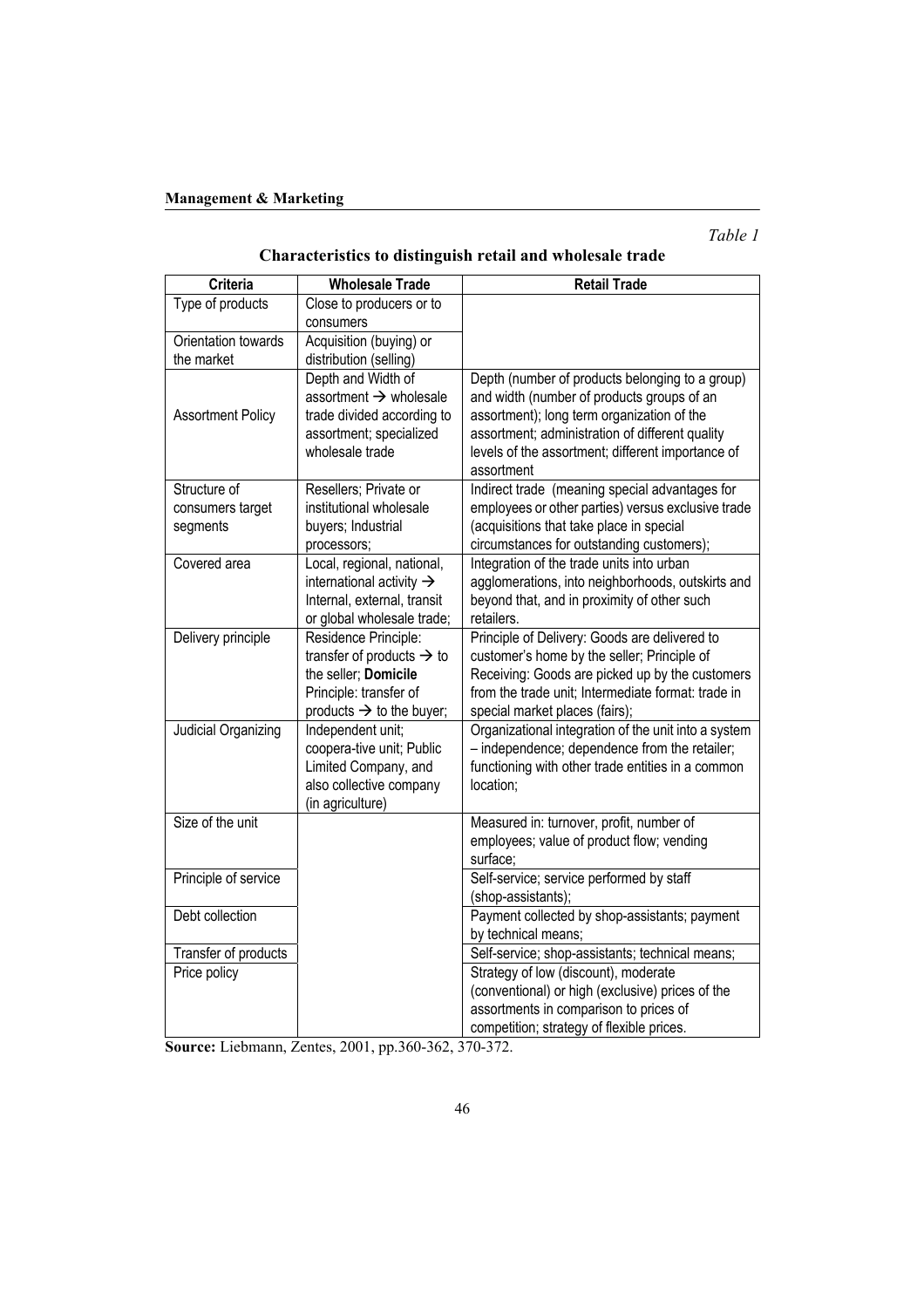### **3. Types of Retail Trade Entities**

 The most often encountered and accessible vending points are those retail entities that are met in various formats. Commonly distinguished methods are traditional or modern ones, as well as stationery versus non-stationery ones:

**a. Specialized stores** – offer a complete, but narrow assortment of goods, which corresponds to the necessities of a certain target segment (Liebmann, Zentes, 2001, p.373).

In this way, a uniform representation of displayed goods of all qualities and between moderate and high prices can be ensured (Liebmann, Zentes, 2001, p.373). Another characteristic of specialized stores is "the relatively high intensity of consultancy and service" (Tietz, 1992, p. 250) carried out by highly qualified and pretty competent personnel. Furthermore, the ambiance of the stores interior bears a great relevance since it can be smartly exploited as to attracting consumers. Predominantly located in city centers, but lately even in shopping centers (Swoboda, Schwarz, 2003, pp.6-16) these units with surfaces varying from 200 to 600  $m^2$  (Theiß, 1999, p. 491) have recently be noticed to decrease in number (Statistics Yearbook, 2007, c. 19).

**b. Luxury stores** – are deeper specialized entities, with a greater variety of assortment and with an exclusive atmosphere.

Such stores accept individually good delivery to customer's homes and offer refined and detailed consultancy. The vending surface is visibly larger and the space for exhibited goods is extended. Prices are very high due to the location in highly frequented areas (Tietz, 1992, p. 250).

- **c. Boutiques** are "special formats of small specialized shops with a very limited assortment", that focus their activity on a certain type of costumers who are willing to pay moderate to high prices. As a rule, boutiques can be located in intensively frequented areas covering various activities such as "cloth, jewelry, household equipments" (Liebmann, Zentes, 2001, p. 375).
- **d. Assorted shops**  have a relatively broad, but not very deep assortment, which covers , the day-to-day needs" (food, near–food, partially non–food items, too). Such stores are usually managed by local people, who also offer advice as to financing articles (only as a secondary activity) (Theiß, 1999, p. 492).
- **e. Small and large department stores** are generally bigger trade entities, with a vending surfaces of at least  $1,500 \text{ m}^2$  (small),  $3,000 \text{ m}^2$  (large), located in accessible areas of towns or business centers, offering a great number of assortments which are sometimes spread over different levels (Liebmann, Zentes, 2001, p. 376).

 As a rule, such stores are divided into departments: textile (clothes), household, cosmetics, food etc, sometimes even offering gastronomy, banking or touristic services. The idea is , to have everything underneath the same roof". Such stores based on the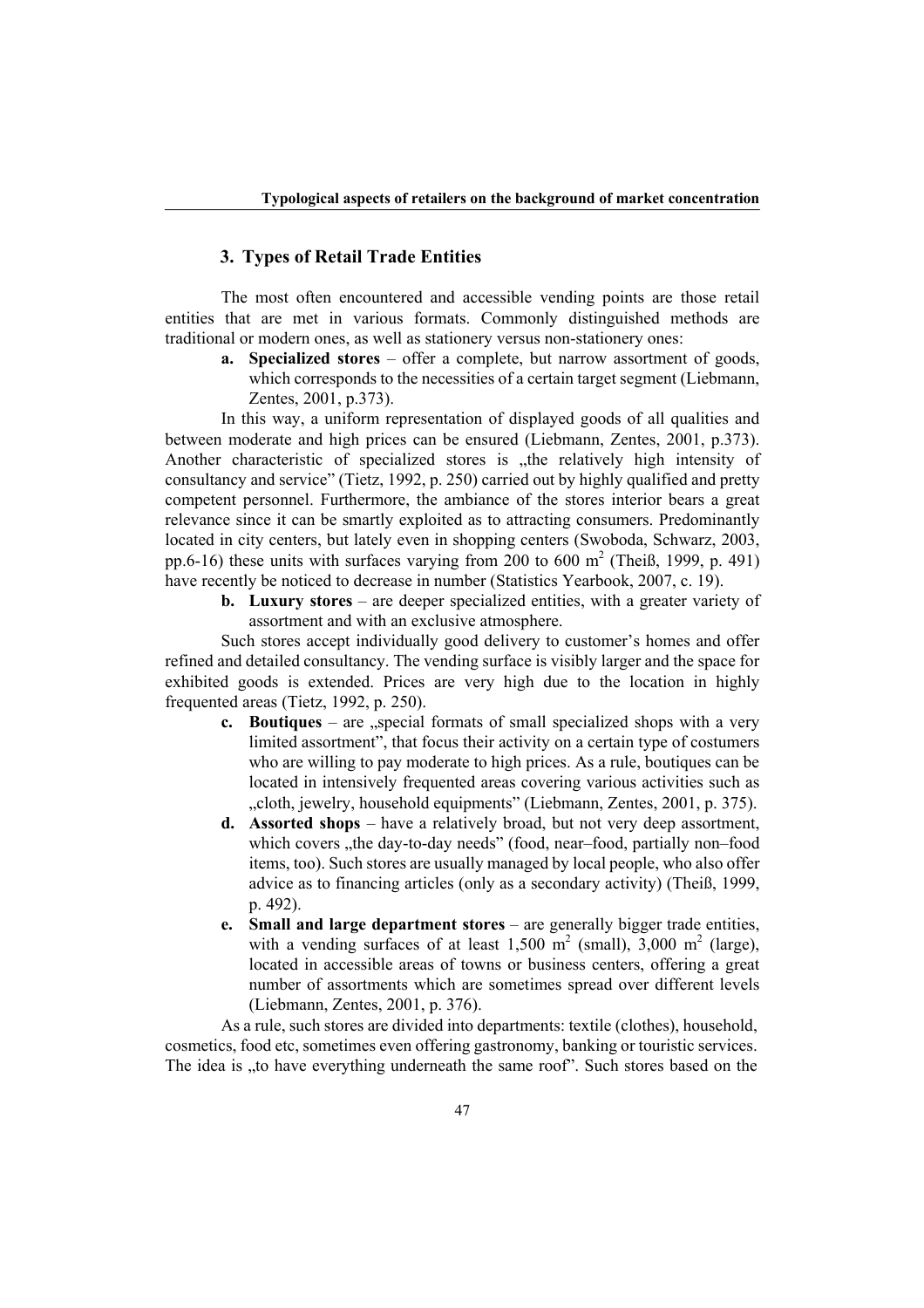principle of self-service, offer up to one hundred thousand articles (Theiß, 1999, p. 493).

- *Grouping of trade entities the groups embrace department stores or* shopping centers. In this way, several specialized shops, boutiques and even universal stores can settle together in a multi-level building in order to sell on a common concept (Tietz, 1992, p. 283). Customers do not perceive them as an agglomeration of individual trade entities which are usually met in downtown areas. Their assortment is wide and deep (Liebmann, Zentes, 2001, p. 378).
- **g. Supermarkets**  these entities offer a complete food and near-food assortment. Fresh products are often sold by the personnel (Tietz, 1993, p.32), only big supermarkets having a narrow assortment of non-food items.

*Table 2* 

| Distinctive features of three similar concepts of trade entities – specialized, |  |                                   |  |  |
|---------------------------------------------------------------------------------|--|-----------------------------------|--|--|
|                                                                                 |  | small and large department stores |  |  |

| <b>Characteristic</b>             | Large department  | <b>Small department store</b> | <b>Specialized store</b> |
|-----------------------------------|-------------------|-------------------------------|--------------------------|
|                                   | store             |                               |                          |
| Width of<br>large (many groups of |                   | narrow (few number of         | narrow                   |
| assortment                        | products)         | products groups)              |                          |
| Depth of                          | moderate-profound | profound (many items)         | moderate-profound        |
| assortment                        |                   |                               |                          |
| Quality                           | medium-very good  | preponderantly medium         | preponderantly high      |

**Source:** http://de.wikipedia.org/wiki/Warenhaus

The assortment is large, but relatively flat. Small supermarkets are located in proximity of residential areas, so that they can be reached by walking or by public means. Large supermarkets have sufficient parking lots (Theiß, 1999, p. 495) as they are usually placed in the outskirts. In small supermarkets employees offer advice. The vending surface varies between 400 m<sup>2</sup> and  $3,000$  de m<sup>2</sup>. (http://de.wikipedia.org/wiki/ Verbrauchermarkt)

**h. Hypermarkets** – are another format of stationary trade with a minimum of  $3,000$  m<sup>2</sup> vending surface and are oriented towards mobile consumers.

The choice of location implies the care for parking facilities and also the connection to infrastructure (Theiß, 1999, p.494). This type of stores usually develops an aggressive price policy and an intensive communication activity with frequent sales promotions, product exhibitions and other similar activities (Liebmann, Zentes, 2001, p.381). The assortment is extremely broad and deep, so that customers concentrate their acquisition on a "One–Stop–Shopping" (Liebmann, Zentes, 2001, p.381).

In order to consider such a store as a part of the institutionalized self-service trade it must "preponderantly offer goods of medium and short-term use". It must also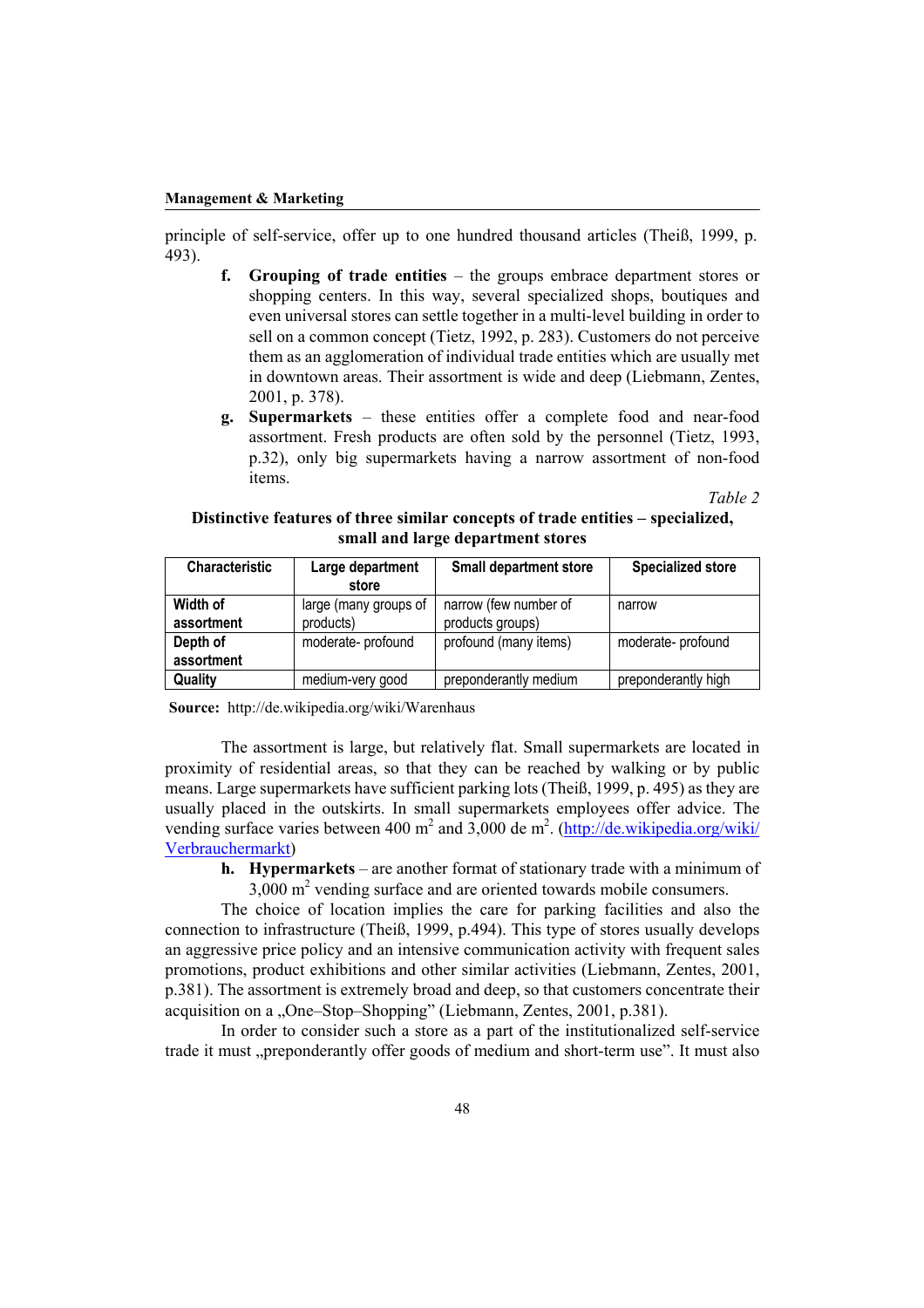be taken into account that more than 50% of the vending surface has to be occupied by food. Such entities must also rely on external services (transport, cleaning, security etc) as well as on parking lots (Tietz, 1993, p.32).

- **i. Drugstores** are entities met almost only in the United States of America. Such stores sell beside "druggist's shop items", also "newspapers, magazines, sweets, stationery items, toys and presents". Drugstores are often found in the vicinity of "gastronomic and pharmaceutics" entities (Liebmann, Zentes, 2001, p.382).
- **j. Discounters** are entities of various size offering goods at low prices mainly "beneath the average price level in the retail sector".

 The assortment of these vending points is actually narrow; the so-called , hard–discounters" dispose of a maximum of  $1,000$  m<sup>2</sup> vending surface and less than 1,500 items, preferably those with an increased turnover and readily accepted by customers (Swoboda, Schwarz, 2003, pp. 6-16, http://de.wikipedia.org/wiki/Discounter #Discounter in Deutschland). Discounters care for low staff cost – it is usually difficult to get help when shopping; other services are also missing, such as delivery of articles to the customers' homes. Furthermore, costs can be reduced by simplifying the structure of the store or by choosing an adequate location (near residential areas and road infrastructure) (Liebemann, Zentes, 2001, p.383).

 Beside the hard-discounters Aldi, Kaufland or Lidl the so-called "soft-discounters" (Hälsig, Meierer, 2007) Penny, Plus<sup>i</sup>, Profi or others can be distinguished (http://de.wikipedia.org/wiki/Plus\_Warenhandelsgesellschaft). Discounters are specialized both in the food and near-food sector, as well as in the non-food one: Takko and KiK for textiles or IKEA for furniture (Liebmann, Zentes, Swoboda, 2008, p.125).

- **k. Mobile selling vending points –** are settled up in order to bring closer sellers and customers. The most common formats are (Liebmann, Zentes, Swoboda, 2008, pp.384-385):
	- street trade: selling takes place from lorries, trucks or vans;
	- occasional market places where products are sold only on certain days;
	- ambulant trade carried out from ..door to door".
- **l. Trade through vending machines** take place mechanized, without personnel, based only on specific "payment instruments". Such machines, work by the principle of self-service and are usually placed in public places, inside other stores or private buildings. They offer a strictly limited assortment (cigarettes, drinks, hygiene items, sweets, postage stamps and sometimes newspapers).
- **m. Kiosks** are situated in relatively frequented areas and cover only a reduced size of vending surface. Their assortment is also very narrow and consists in newspapers, drinks, cigarettes and sweets (Liebmann, Zentes, 2001, p. 385).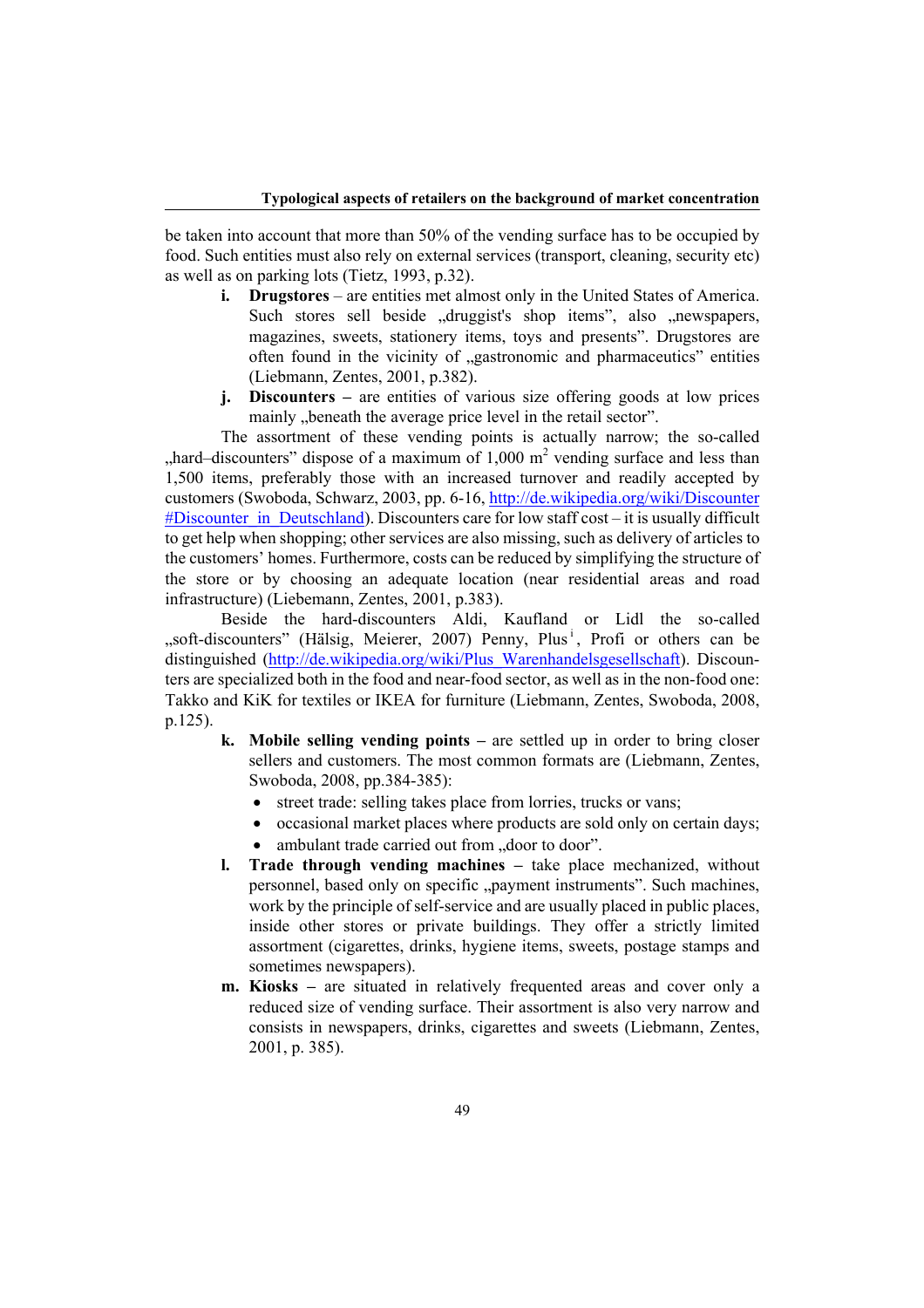**n. Convenience stores –** also known as proximity entities due the fact that their assortment is meant for immediate consumption (Barth, 1999, p. 88).

 Met in the neighborhood of consumers' homes and near road infrastructures, they permit "last-minute-shopping" which saves precious time (Swoboda, Schwarz, 2003, pp. 6-16), especially due to their long open time. Despite the relative small number of items bought per shopping basket, customers' abundance ensures appropriate turnovers and the stores profitability (Barth, 1999, p. 88). Traditionally, such entities were only groceries or bakeries; nowadays gas stations also become proximity shops due to their long opening hours (Zentes, Swoboda, 1998, pp. 81-85). Literature distinguishes between "G-Stores" ("Gasoline Store") and "C-Stores" ("Convenience") Store") (Liebmann, Zentes, 2001, p. 388).

- **o. "Off-price"- stores** are entities specific for the United States of America, with vending "surfaces between 500 and 3,000 m<sup>2</sup>.
- **p.** These stores offer ,, only branded non-food articles (especially accouterment, shoes, porcelain, glassware)" and focus on an aggressive price strategy (Liebmann, Zentes, 2001, p. 391). Qualified personnel offers "advice" to the "Smart-Shoppers" – meaning customers "with average to high wages, that have as purpose the acquisition of quality products at the most advantageous prices", although such stores are located far apart from their domicile. Lately, one can notice the tendency of pooling several "off-price" stores into large "off price" shopping centers (Liebmann, Zentes, 2001, p. 391).

*Table 3* 

| Format              | <b>Surface</b>            | <b>Assortment</b> |           |                            |            |  |
|---------------------|---------------------------|-------------------|-----------|----------------------------|------------|--|
| Mini C-Store        | $25 - 40$ m <sup>2</sup>  | food              | narrow    |                            |            |  |
| Select C-Store      | $40 - 78$ m <sup>2</sup>  | food              | narrow    | food-service <sup>ii</sup> | narrow     |  |
| Traditional C–Store | $78 - 91$ m <sup>2</sup>  | food              | wide      | food-service               | medium     |  |
| Extended C-Store    | $92 - 130$ m <sup>2</sup> | food              | wide      | food-service               | extended   |  |
| Super C-Store       | over $130 \text{ m}^2$    | food              | very wide | food-service               | gastronomy |  |

**Different formats of convenience stores (C–Store)** 

**Source:** Liebmann, Zentes, 2001, p.388.

**p. Bricolage units** are those "retailers who are coordinating an assortment that is constant in time, but wide and deep enough" (textiles, accouterment, shoes, furniture, sanitary articles, "Do-It-Yourself", pet food) (http://de.wikipedia.org/ wiki/Fachmarkt).

Selecting adequate products is usually eased due to the competent advice coming from the staff, as well as due to adequate labeling. Prices are mainly low or medium; certain products are promoted by specific sales promotions. Such stores are usually reached only by car, which means that they have a good connection to the road-infrastructure (Zentes, 1996, p. 118).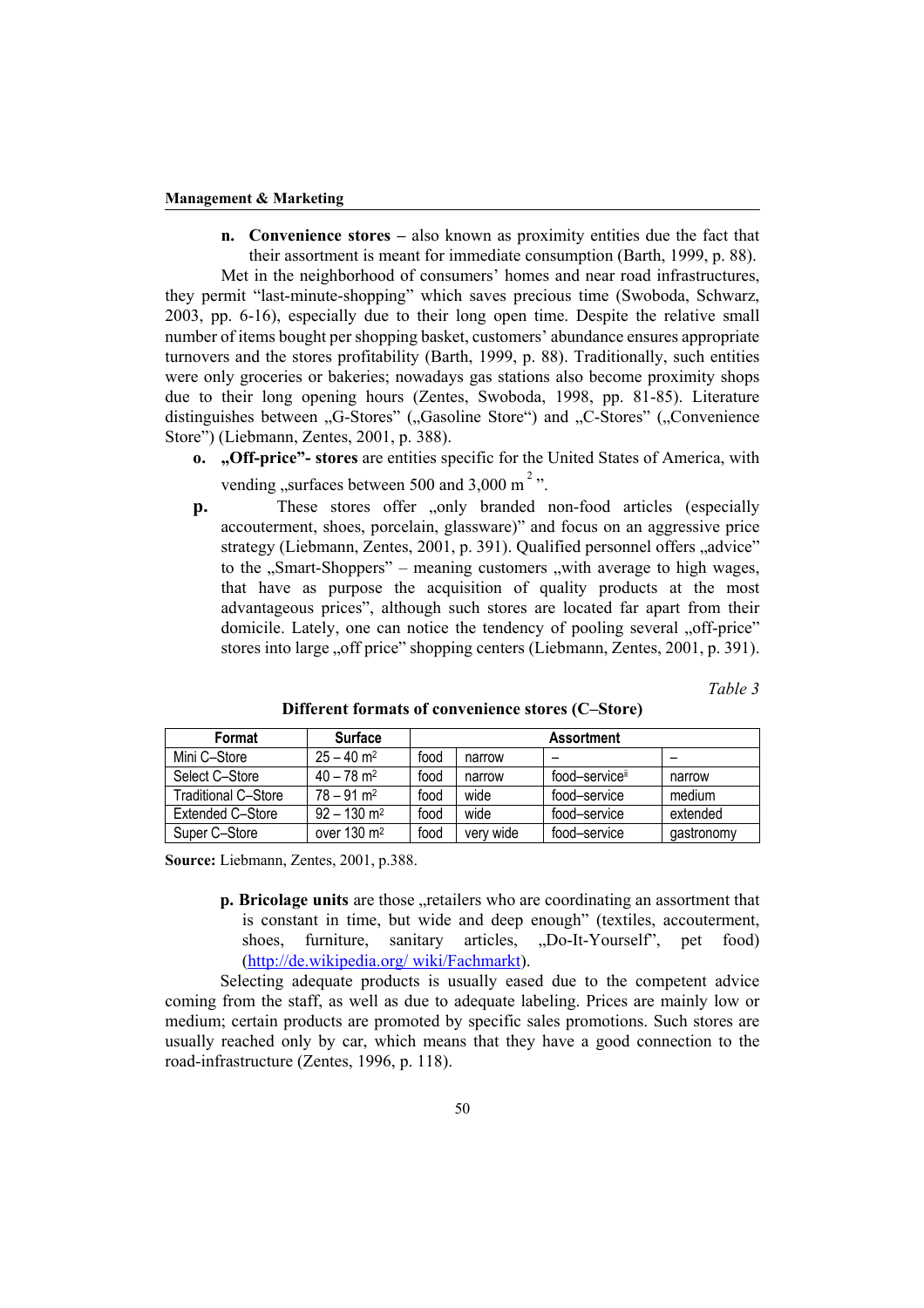#### **Typological aspects of retailers on the background of market concentration**

- **q. Factory outlets** are in fact presentation entities of manufacturers or producers. These stores often sell either "articles that were returned by customers or range endings" (Liebmann, Zentes, 2001, p.394). New articles are also sold. Situated either in the vicinity of the producer or in downtowns, there have been also developed the so-called ...Factory Outlet Malls" (Zentes, 1996, p. 118).
- **r. Direct selling** producers use this trade format in order to ... detour" or to avoid selling through retail or wholesale stores. Direct selling is carried out by trade commissioners or commercial travelers. Interested customers can receive from various presentation materials (catalogues) or directly from producers' stores information regarding ordering possibilities.
- **s. Mail order** clients have the possibility of placing orders (by telephone, in writing, by fax or electronic mailing) only after consulting a printed or electronic catalogue with the sellers' products. Such a catalogue can be either customized designed for a specialized store or can be large enough as for a universal one (Tietz, 1992, p.101). The most known European ordering houses – Quelle, Neckermann and Otto (http://de.wikipedia.org/wiki/Versandhandel) – deliver articles using normal or fast postal or courier services. This system becomes more and more important due to the involved "convenience" of the process (Liebmann, Zentes, 2001, p. 395-397).



**Figure 1.** Remote ordering logistics (Liebmann, Zentes, 2001, p.397)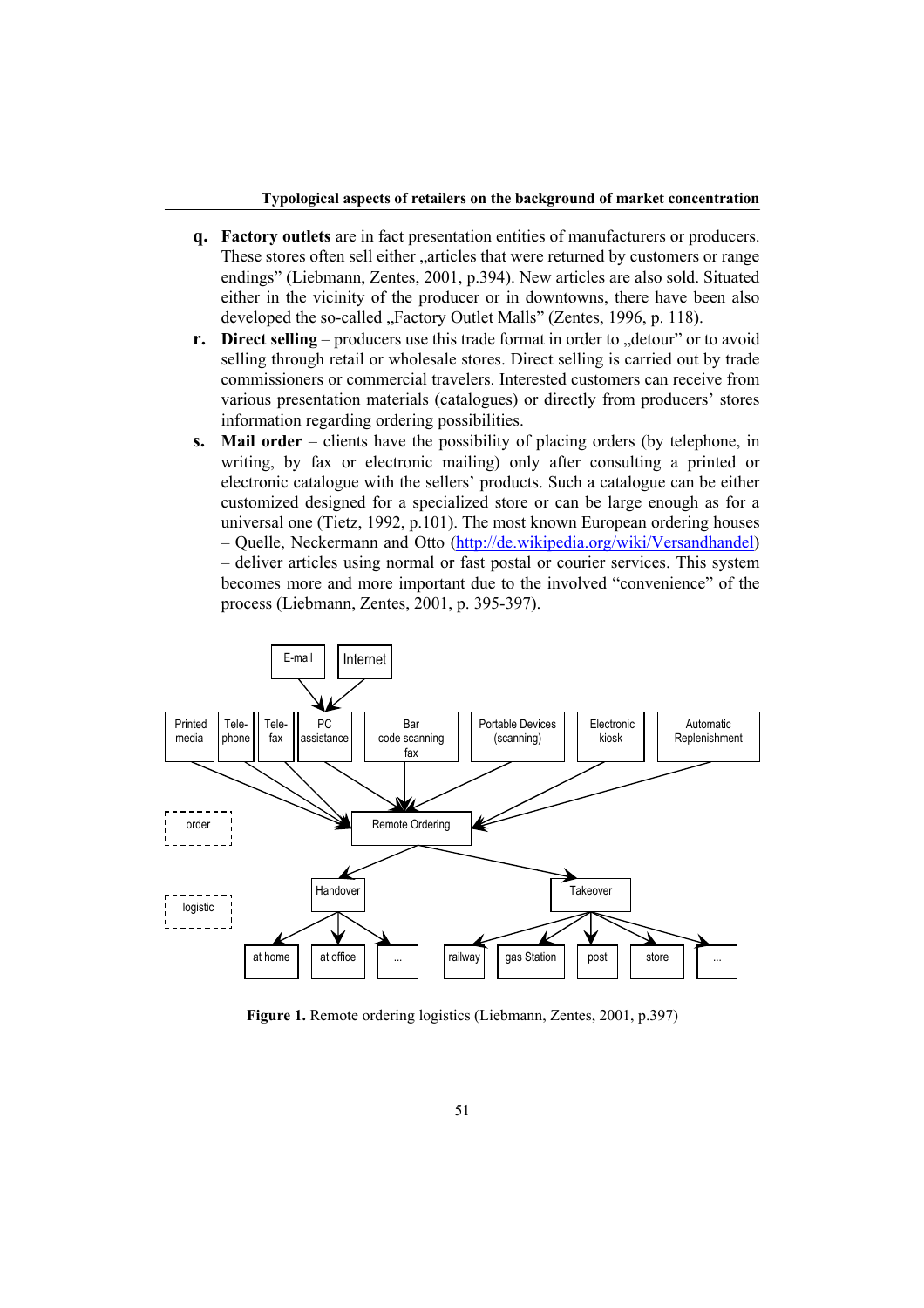- **t. Electronic commerce** by Internet is a mix format between mail order and convenience trade, which is becoming nowadays more and more important (Liebmann, Zentes, 2001, pp. 398-399). According to some opinions its impact will grow continuously, causing even the "extermination" of the traditional trade through stores.
- **u. Trade through mobile phones (SMS)** represents also a new format by which clients of mobile phone companies are invited to buy different products either by visiting specific electronic portals or by dialing a certain number.
- **v. Shopping centers (malls)** are ..agglomerations of retail stores and service entities of all sizes and formats".

These could be described either as "natural" meaning that they grew in time or as "artificial", being developed at specific moment (Liebmann, Zentes, 2001, p. 403). Shopping centers are located either inside or outside towns on so-called "green fields"iii, or under boulevards and streets in combination with subways or/and trolley stations. The literature gives a possible classification of such centers (Liebmann, Zentes, 2001, p. 404):

- *Proximity shopping centers* attract a limited number of costumers and include 15 to 20 trade entities (supermarkets, universal or specialized stores), but also several service providers (gastronomy, cleaning or hairdressing).
- *Civic shopping centers* are developed in areas with larger possibilities of customers attraction, the number of included entities being up to one hundred (Liebmann, Zentes, 2001, p.404).
- *Regional shopping centers (malls)* are usually found outside cities on large surfaces; they include movie theaters, gyms, restaurants, playing areas for children, ice drinks, climbing walls, swimming pools and even office-buildings (http://ro.wikipedia.org/wiki/Iulius\_Mall). In such malls there can be met about 250 trade entities from all the above mentioned categories.
- *Mega shopping centers (mega-malls)* are rather difficult to find, covering areas between 100.000 and 2.000.000 m<sup>2</sup>, so that they serve either urban agglomerations or even bordering states (http://de.wikipedia.org/wiki/Shopping\_Center).

*Table 4* 

### **Mega malls worldwide (http://de.wikipedia.org/wiki/Shopping\_Center, http://www.iuliusmall.com, http://www.lotusmarket.ro, http://www.eurisko.ro, http://www.plazaromania.ro)**

| Name of the mall | City     | <b>State</b>         | <b>Surface</b><br>m <sup>2</sup> | Nr. of<br>stores | Opening<br>vear |
|------------------|----------|----------------------|----------------------------------|------------------|-----------------|
| Mall of Arabia   | Dubai    | United Arab Emirates | 2,000,000                        | 1,000            | 2008            |
| South China Mall | Dongguan | China                | 900,000                          |                  | 2005            |
| Berjaya Times    | Kuala    |                      |                                  |                  |                 |
| Square           | Lumpur   | Malaysia             | 700,000                          | 1,000            | 2003            |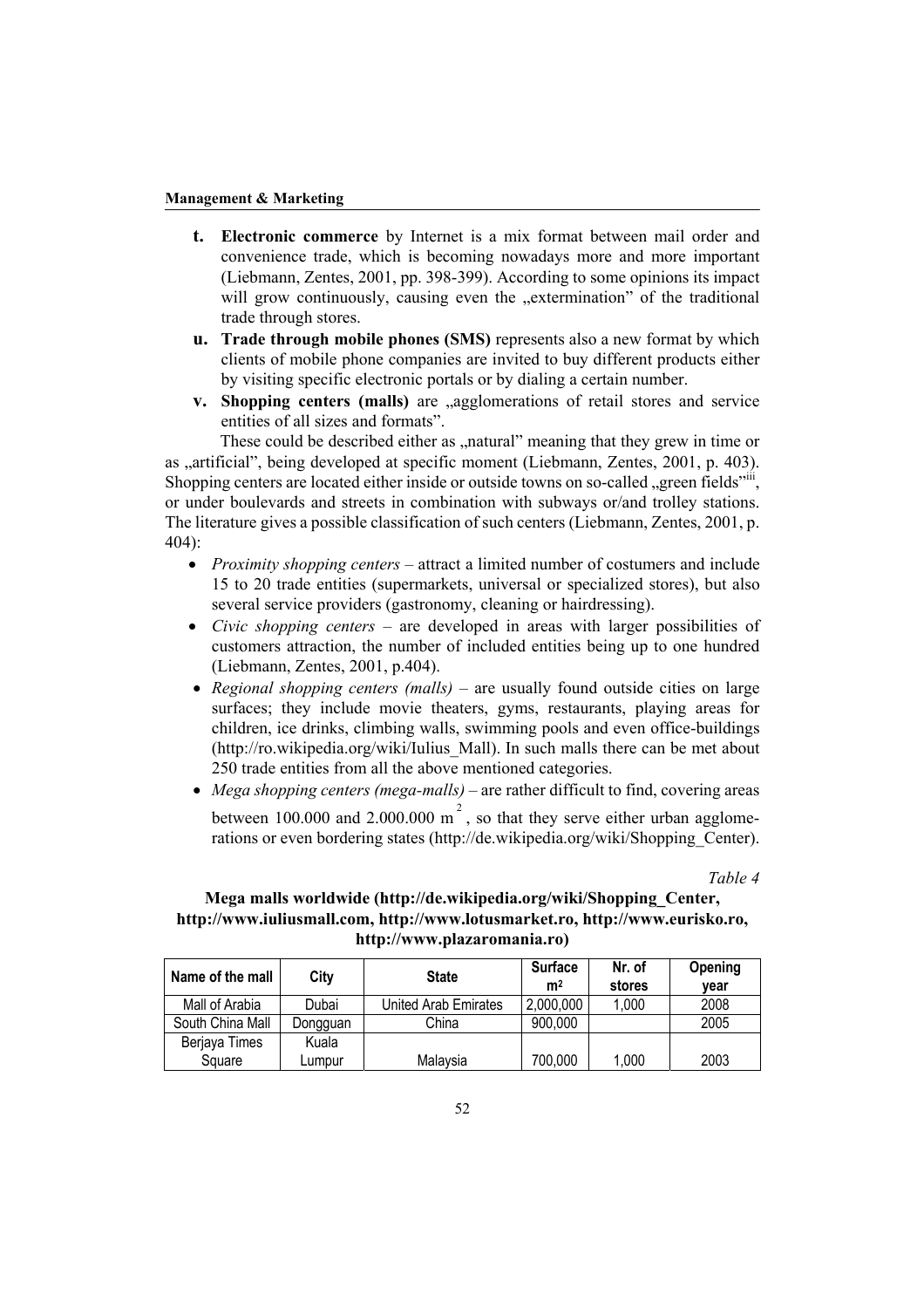| Name of the mall      | City             | <b>State</b>                | <b>Surface</b><br>m <sup>2</sup> | Nr. of<br>stores | Opening<br>vear |
|-----------------------|------------------|-----------------------------|----------------------------------|------------------|-----------------|
| Golden Resources      |                  |                             |                                  |                  |                 |
| S.M. <sup>iv</sup>    | Peking           | China                       | 680,000                          |                  |                 |
| Colosseum S.C.        | <b>Bucharest</b> | Romania                     | 600,000                          |                  | 2010            |
| Siam Paragon          | Bangkok          | Thailand                    | 500,000                          |                  | 2005            |
| <b>Beijing Mall</b>   | Peking           | China                       | 440,000                          |                  | 2005            |
| <b>Grandview Mall</b> | Guangzhou        | China                       | 420,000                          |                  | 2005            |
| Cevahir S.M.          | Istanbul         | Turkey                      | 412,000                          | 328              | 2005            |
| Mall of America       | Minneapolis      | <b>USA</b>                  | 390,000                          | 520              | 1992            |
| West Edmonton         |                  |                             |                                  |                  |                 |
| Mall                  | Edmonton         | Canada                      | 350,000                          | 600              | 1981-2004       |
| Aricanduva Mall       | Sao Paulo        | <b>Brazil</b>               | 342,000                          |                  | 1991            |
| <b>Bluewater</b>      | Kent             | United Kingdom              | 312,000                          |                  |                 |
| Arkadia               | Warsaw           | Poland                      | 287,000                          | 242              | 2004            |
| Shopping City Süd     | Vösendorf        | (Vienna) Austria            | 270,000                          | 330              | 1976            |
| King of Prussia       |                  |                             |                                  |                  |                 |
| Mall                  | Philadelphia     | <b>USA</b>                  | 250,000                          | 400              |                 |
| Ala Moana Center      | Honolulu         | <b>USA</b>                  | 245,000                          | 240              | 1986            |
| Donauzentrum          | Viena            | Austria                     | 225,000                          | 210              | 1975            |
| Mall of the           |                  |                             |                                  |                  |                 |
| Emirates              | Dubai            | <b>United Arab Emirates</b> | 225,000                          | 465              | 2005            |
| <b>Iulius Mall</b>    | Cluj-Napoca      | Romania                     | 147,000                          | 250              | 2007            |
| Craiova Mall          | Craiova          | Romania                     | 122,000                          |                  | 2009            |
| Polus Center          | Cluj-Napoca      | Romania                     | 120,000                          | 150              | 2007            |
| Militari S.C.         | <b>Bucharest</b> | Romania                     | 114,000                          |                  |                 |
| Akropolis             | Vilnius          | Lithuanian                  | 108,000                          |                  | 2002            |
| Sihlcity              | Zürich           | Switzerland                 | 100,000                          | 89               | 2007            |
| Plaza Romania         | <b>Bucharest</b> | Romania                     | 100,000                          | 150              | 2004            |
| Băneasa S.C.          | <b>Bucharest</b> | Romania                     | 85,000                           |                  |                 |
| Lotus Market          | Oradea           | Romania                     | 30,000                           | 120              | 2006            |

**Typological aspects of retailers on the background of market concentration** 

**Source:** http://de.wikipedia.org/wiki/ShoppingCenter,http://iuliusmall.com, http://www. lotusmarket .ro.

*Table 5* 

# **Classification of the most important trade entities after their surface, number of articles and the offered assortment of goods**

| Type of the<br>unit | <b>Surface</b>             | Nr. of<br>articles<br>thou-<br>sands) | <b>Assort-</b><br>ment | <b>Self</b><br>service | Location      | <b>Examples</b> |
|---------------------|----------------------------|---------------------------------------|------------------------|------------------------|---------------|-----------------|
| Convenience         | max. $400 \text{ m}^2$     | up to a                               | food,                  | partially              | central, near | Open 24 hours   |
| proximity store     |                            | hundred                               | near-food              |                        | gas stations  |                 |
| Specialized /       | $200 - 600$ m <sup>2</sup> | max, some                             | I non-food             | No                     | Principal     | Perfumeries,    |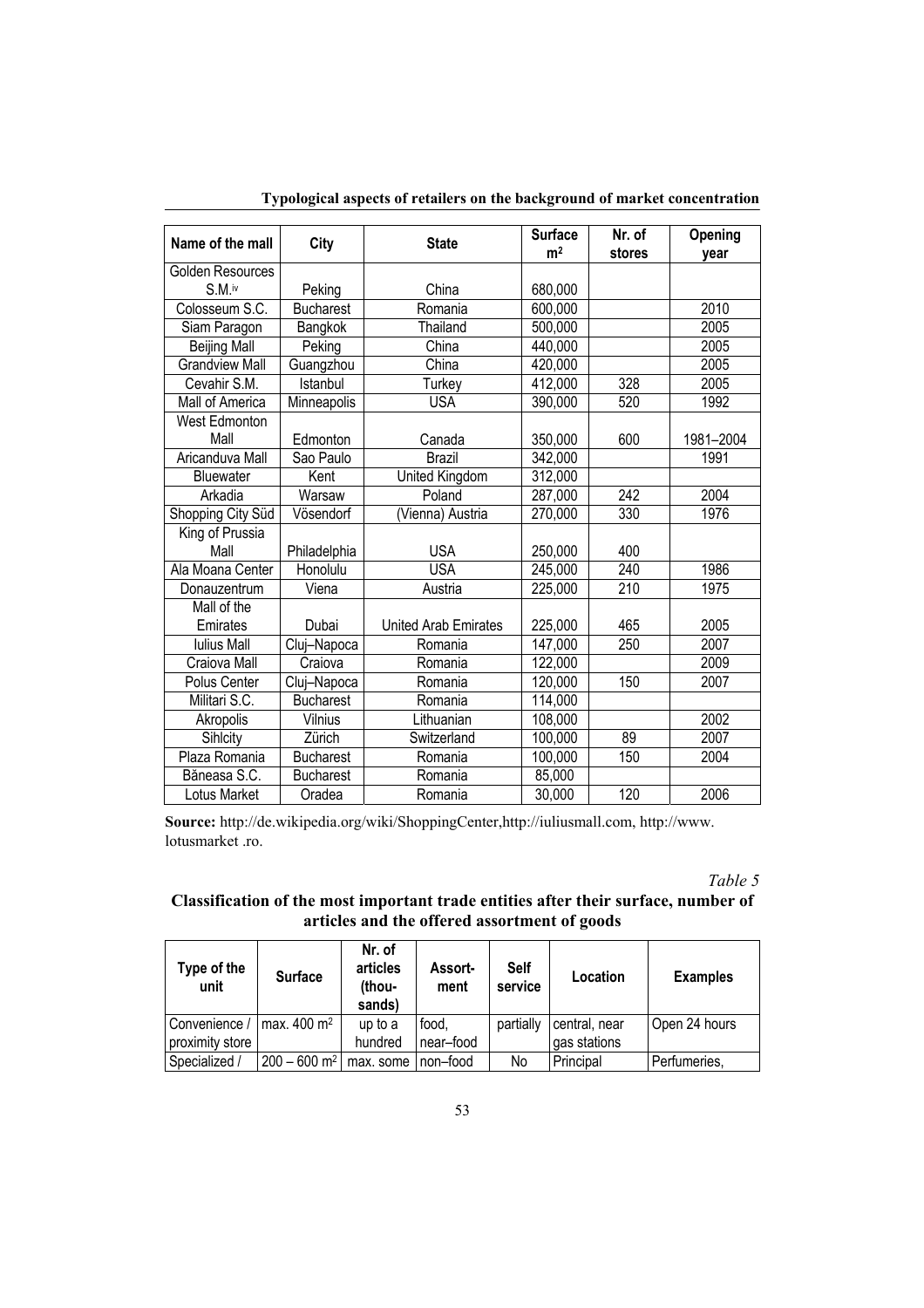| Type of the<br>unit                                 | <b>Surface</b>                                        | Nr. of<br>articles<br>(thou-<br>sands) | Assort-<br>ment                 | Self<br>service | Location                                                                                                       | <b>Examples</b>                        |
|-----------------------------------------------------|-------------------------------------------------------|----------------------------------------|---------------------------------|-----------------|----------------------------------------------------------------------------------------------------------------|----------------------------------------|
| luxury store                                        |                                                       | hundreds                               |                                 |                 | streets, central<br>zones                                                                                      | jewelries, sport<br>articles, textils  |
| Small<br>supermarket                                | $400 - 800$<br>$(1,000)$ m <sup>2</sup>               | $7 - 12$                               | food,<br>near-food              | Yes             | In cities,<br>neighborhoods                                                                                    | Oncos, Angst                           |
| Big<br>Supermarket                                  | $800 - 3,000$<br>m <sup>2</sup>                       | $21 - 40$                              | food,<br>near-food              | Yes             | Inside the cities                                                                                              | Extra (Metro),<br>Billa (Rewe)         |
| Small<br>universal store                            | $1,500 -$<br>3,000 m <sup>2</sup>                     | 50                                     | Food,<br>near-food,             | Yes             | Inside the cities,<br>shopping                                                                                 |                                        |
| Big universal<br>store                              | min. 3,000<br>m <sup>2</sup>                          | 100                                    | non-food                        | Yes             | centers                                                                                                        |                                        |
| Hypermarket<br>(self service<br>universal<br>store) | min. 5,000 -<br>15,000 m <sup>2</sup>                 | $33 - 63$                              | Food,<br>near-food,<br>non-food | Yes             | Outside the<br>cities, at the<br>periphery                                                                     | Real (Metro),<br>Carrefour, Cora       |
| Discounter                                          | min 1,000m <sup>2</sup>                               | $0,7 - 1,6$                            | Food,<br>near-food              | Yes             | In towns                                                                                                       | Aldi <sup>v</sup> , Lidl,<br>Kaufland, |
| Cash&Carry<br>(wholesalers)vi                       | $5,000 -$<br>20,000 m <sup>2</sup>                    | 50                                     | Food,<br>near-food,<br>non-food | Yes             | Outside the<br>cities, at the<br>periphery                                                                     | Metro/Makro,<br>Felgros/Selgros        |
| <b>Bricolage</b><br>entities                        |                                                       |                                        | non-food                        | Yes             | Outside the<br>cities, at the<br>periphery                                                                     | Obi, Baumaxx,<br>Praktiker             |
| Shopping<br>centers (Malls)                         | min. 15,000<br>$m^2$ – over<br>100,000 m <sup>2</sup> | entities                               | depending on the hosted trade   |                 | City centers,<br>Greenfields<br>outside cities,<br>railway stations<br>and airports,<br>streets,<br>boulevards | Polus Center,<br><b>Iulius Mall</b>    |

**Source:** Zentes, Swoboda, 1998, pp. 98 – 107.

- **x. Galleries and shopping alleys** are considered to be a particular type of commercial centers.
- **z. Shopping centers encountered in railway-stations or airport-terminals**  represent a distinct category of entities met in former railway-stations that have been transformed into shopping centers as a response to the high client frequency during day and night and a decrease of traffic frequency. Such an example could be the Central Railway-Station of Leipzig, Germany, where a

Shopping Center on 3 levels covering  $30,000 \text{ m}^2$  was established in 1997 including nowadays more than 140 retailers (Zentes, Swoboda, 1998, pp. 81-85).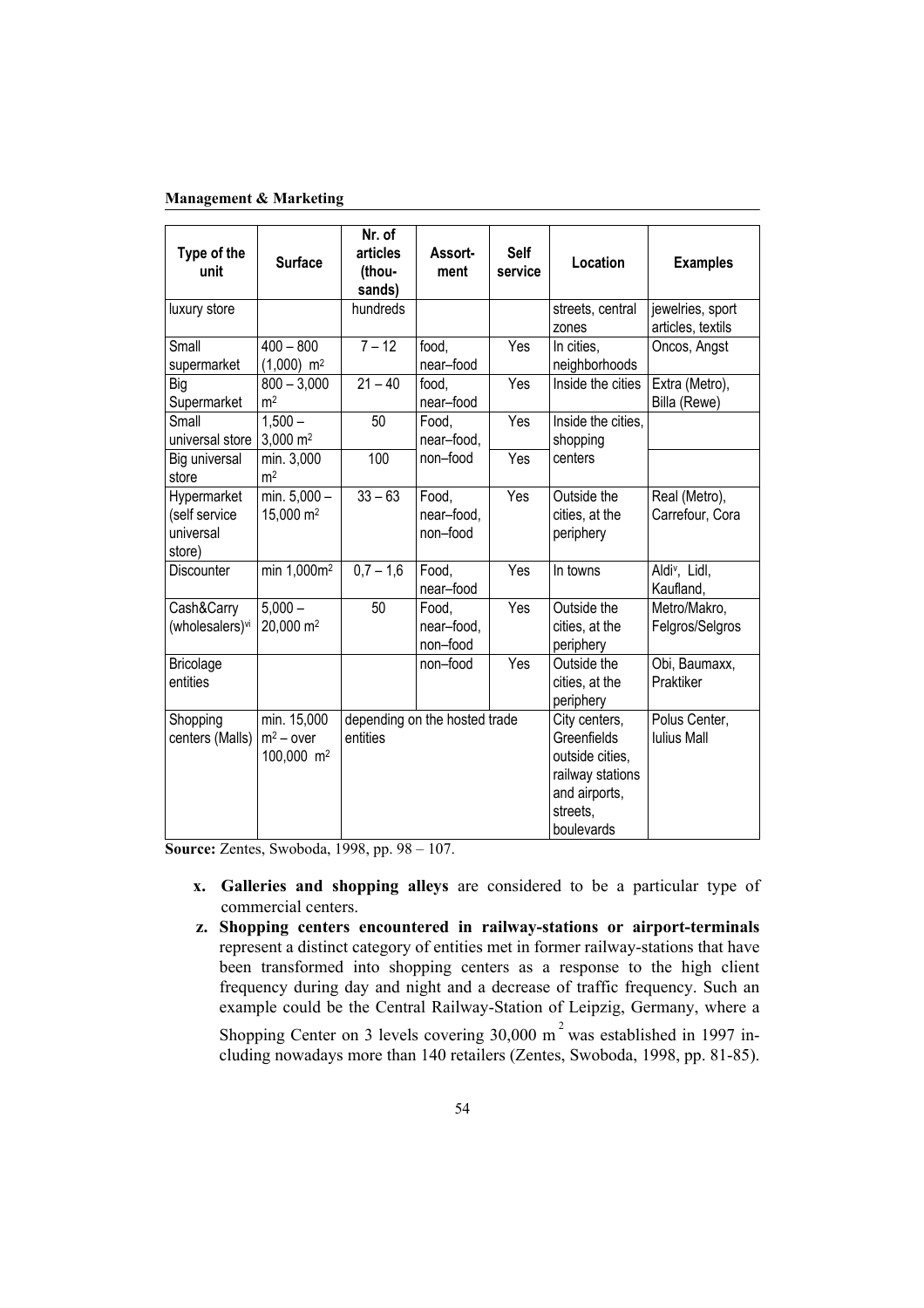According to a recent study if travelling only half of an hour, almost 620 thousand persons can reach the Leipzig Central Railway Station. Furthermore, the Station is reached daily by 560 trains carrying around 75 thousand persons.

### **4. Types of Wholesale Entities**

In compliance with the above-mentioned criteria it can be distinguished between the following types of wholesale trade entities (Liebmann, Zentes, 2001, pp. 362-363):

- a. **Wholesale trade by storehouses**  properly storage of available goods is made accordingly to the assortment; costumer are mainly small regional or local traders (inventory of an auto-service);
- b. **Wholesale trade outside the storehouses** goods are delivered directly from the producer to the buyer, without completing any further intermediary storage. In this way can be achieved economies of transport and manipulation costs;
- c. **Wholesale trade divided on assortments –** usually, an assortment includes several types of distinct product groups, being both "widely and flat" enough. The wholesalers' objective is to have a "relative accessible and constant" offer of articles over time. This is especially the case of chain stores, that buy "food and non food products":
- d. **Specialized wholesale trade** the difference between this type of entity and the one based on assortment consists in the handling of a "very narrow, but extremely deep assortment of goods". The range of goods is  $a$  accessible and relative constant over time" and the unit distinguishes itself from others by "imparting specialized information and adequate know-how about the offered goods and services", which ensures a relative independent activity towards competition (Lerchenmüller, 1992, p. 248).
- e. **Delivery wholesale trade**  occurs at the clients domicile by using the wholesalers own Auto Park; the unit additionally offers logistics, advice and informative services concerning the "client demands" and the characteristics of the sold goods (Barth, 1999, p. 97). The effective distribution may also be done on long distances.
- f. **Cash & Carry** is based on the principle of direct, pick up" of goods by the buyer.

These entities function on the principle of self service; clients have access to the storage and are able to see articles before buying (this is a specific feature compared to other types of wholesale trade). The assortment is fairly wide and includes food, near-food and non-food articles. Traditionally, the target customers are thereby represented by gastronomy entities, by hotels and cafeterias, by hospitals as well as by other institutions (Metro Group, 2007, p.98). Usually, bought quantities are not very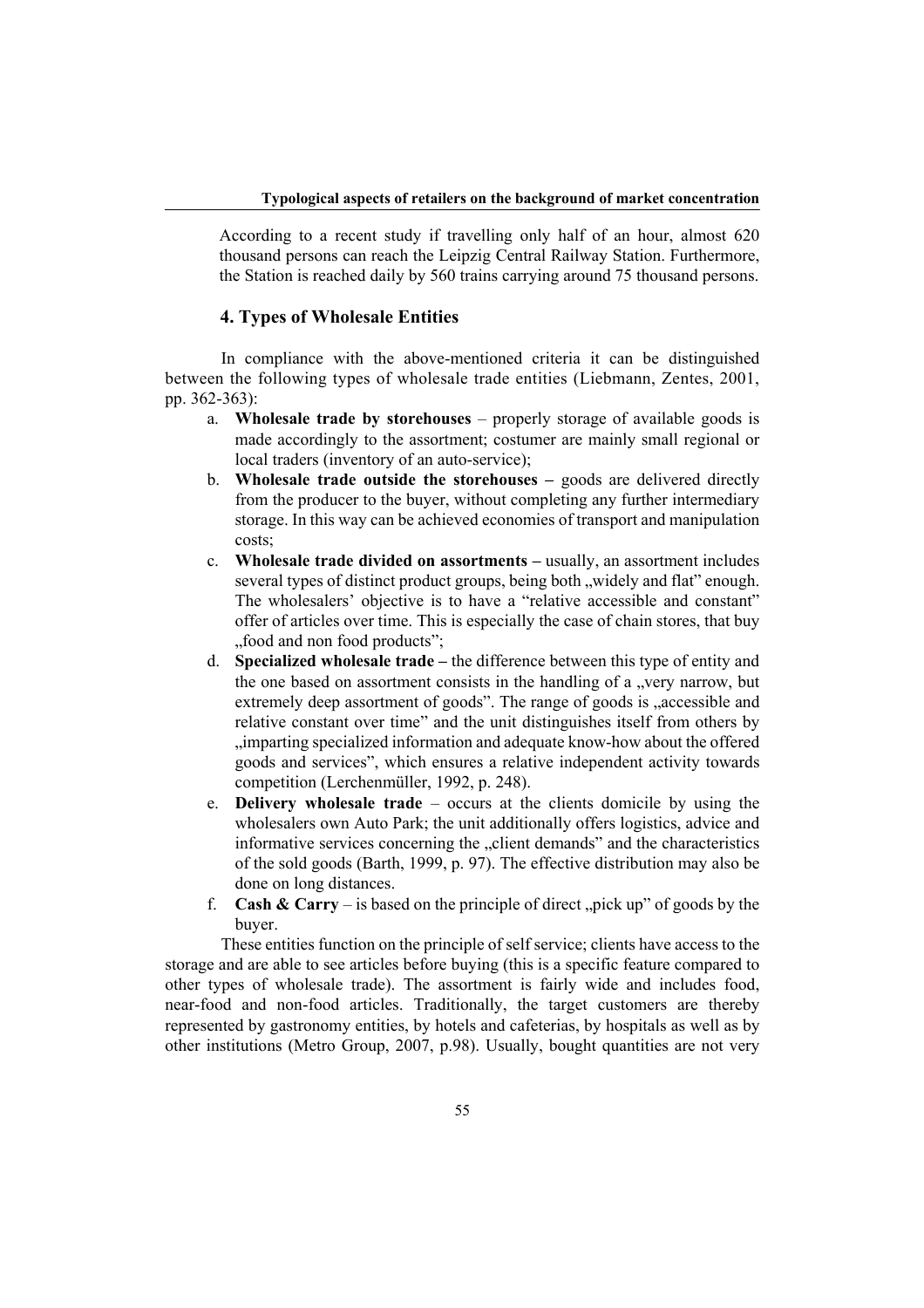large. Cash&Carry entities do not offer any advice through their personnel, but transport large articles to clients' home address (Liebmann, Zentes, 2001, p. 366).

g. "Rack Jobber" – are also known as wholesaler "of shelves", "Food Brokers" or "Service Merchandisers" (http://de.wikipedia.org/wiki/Gro%C3%9Fhandel).

 Regardless if being wholesaler or retailers, they offer other trader the possibility of disposing in exchange of a fee shelves in their unit. Under these circumstances, the "hosting" unit (cash & carry or specialized trader) has to administer the rented shelves and to fill them with goods (Liebmann, Zentes, 2001, p. 366). By using this trade format the "renter" (sometimes being even a representative of a certain producer) has access to final buyers (Tietz, 1993, p. 30).

h. **Wholesale trade of producers** – addressed to other producers or processors and regards "primary or secondary investing goods" of the production process. In this way, such goods serve as intermediary products in a longer production chain (Liebmann, Zentes, 2001, p.367).

Among wholesalers and retailers, literature also highlights "agencies" or "trade mediation entities"; in this case goods do not belong to any trader (Liebmann, Zentes, 2001, p.201). Commercial mediation of goods can occur in several ways, usually known being the commissioners. Among this, one also differentiates between (Zentes, Swoboda, 2001, p.201):

- "Downstream" mediation  $-$  assumes that mediators receive from the principal (importers, wholesale traders, manufacturers) the task to find clients/buyers for their goods and to prepare all contracts and agreements;
- . Up stream" mediation means that mediators have to search for adequate providers for their principals.



**Figure 2.** Formats of trade intermediation (Liebmann, Zentes, 2001, p. 368)

### **5. Systems of Trade Cooperation**

The so-called "systems of commercial cooperation", "cooperation", "strategic alliances", "strategic partnerships" or "strategic coalitions" (Liebmann, Zentes, 2001, p. 12), meaning "those long term associations of autonomous trade entities" (Tietz, 1993, p. 254) are organized as "buying cooperatives" or as "independent chains". These are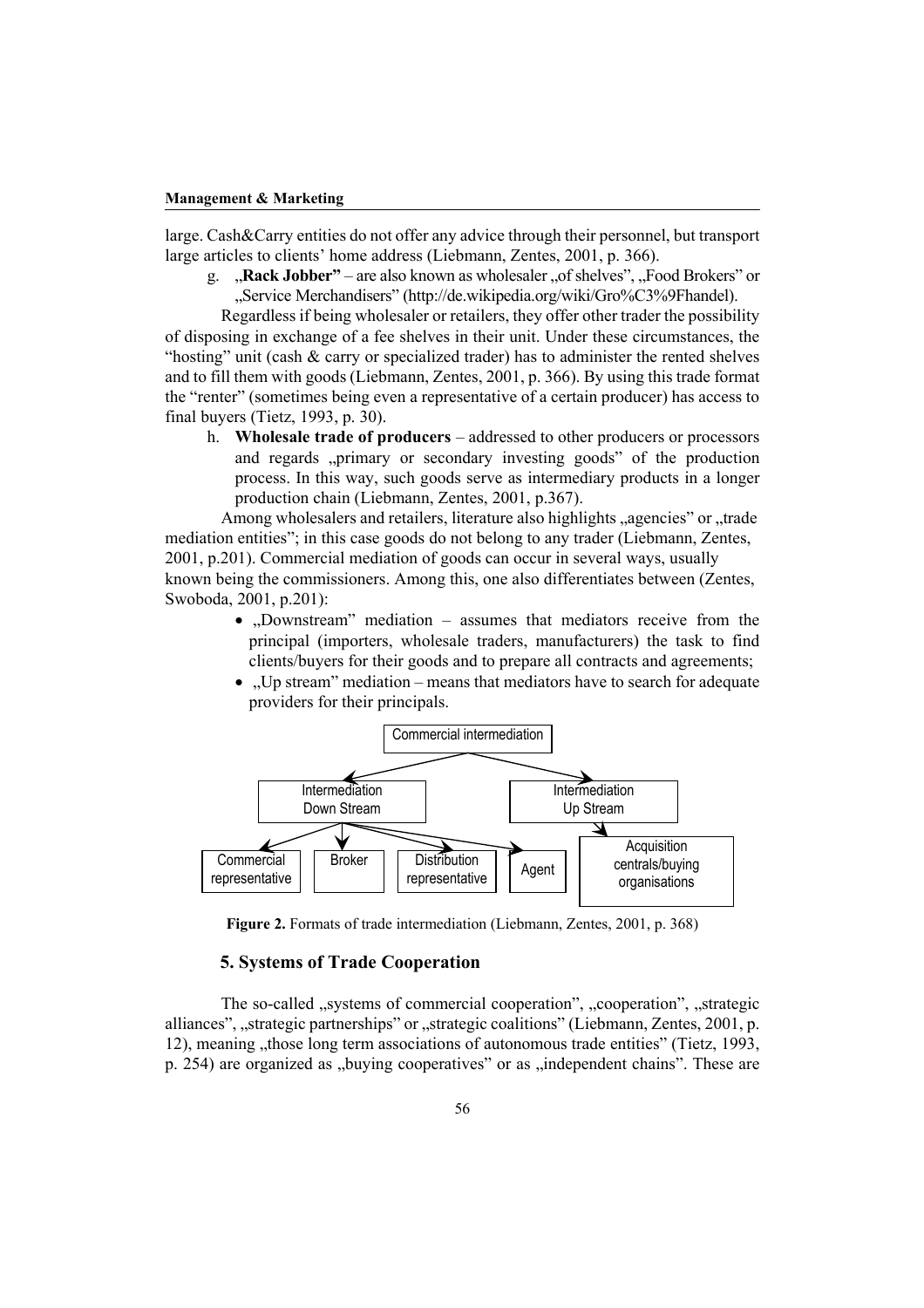founded with the objective of "collective accomplishment of the own set scopes by preservation of the self-dependence and of the individual fulfillment of others obligations" (Zentes, Swoboda, 2001, p. 555). In fact, these trading groups have in common the "goods acquisition, the establishment of delivery zones, the development and promotion of the trade marks, the developing and realization of marketing activities and of special sales discount promotions as well as the central regulation" (Liebmann, Zentes, 2001, p. 283).

Such types of cooperation systems can be met either on the  $n$  horizontal" – at the exclusive level of wholesalers or of retailers  $-$  or on "vertical" one, between the wholesale and the retailing sector, respectively between the properly producers and the two types of trade (Liebmann, Zentes, 2001, p. 12). Meanwhile "horizontal" systems were built as "self benefit entities", "vertical" ones were brought to life by wholesalers in order to facilitate "the achievement of customer loyalty and of increasing own profit margins" (Tietz, 1993, p. 283).

"Vertical" cooperation systems are probably the most attractive ones because of their complexity and dynamic. These systems where first created thanks of "the joint competitive advantage" and awhile they have been developed towards "the independent chains" and  $\alpha$ , franchise systems" (Liebmann, Zentes, 2001, p. 15), with the actual scope of simplifying processes and of adjusting buying and delivery activities. The most well known example of such trade chain is represented by "SPAR International", founded in 1932 by a group of Netherlands wholesalers together with some of its "retail clients". The objective was to "harmonize cooperation between them, so that everyone in this system could regularly take advantage of it" vii (www.de.wikipedia.org/wiki/Spar; www.spar.de).

*Table 6* 

| 1. Producer            |                                 | Trade by producer     |           |             |
|------------------------|---------------------------------|-----------------------|-----------|-------------|
| 2. Retailing collector | Collecting entity of the        | Intern wholesale      |           |             |
| 3. Wholesale collector | intern trade                    | trade                 |           |             |
| 4. Indirect exporter   | Entity of the exterior          | <b>Exterior trade</b> | Wholes    |             |
| 5. Transient           | trade                           |                       | ale trade | Interme-    |
| 6. Indirect importer   |                                 |                       |           | diary trade |
| 7. Central wholesaler  | Distributing entity of the      | Intern wholesale      |           |             |
| 8. Wholesale trader    | intern trade                    | trade                 |           |             |
| 9. Retailer            |                                 | Retail trade          |           |             |
| 10. Consumer           | Trade for consumption/consumers |                       |           |             |

#### **Components of the trade chain**

This archetype has asserted itself in many European countries, probably due the possibility of maintaining the "local" element, by providing licenses to entities of different states that open stores with the Spar logo. Romania was entered by Spar in 2003, when the wholesaler "Astral SRL" received such a license (http://www.spar-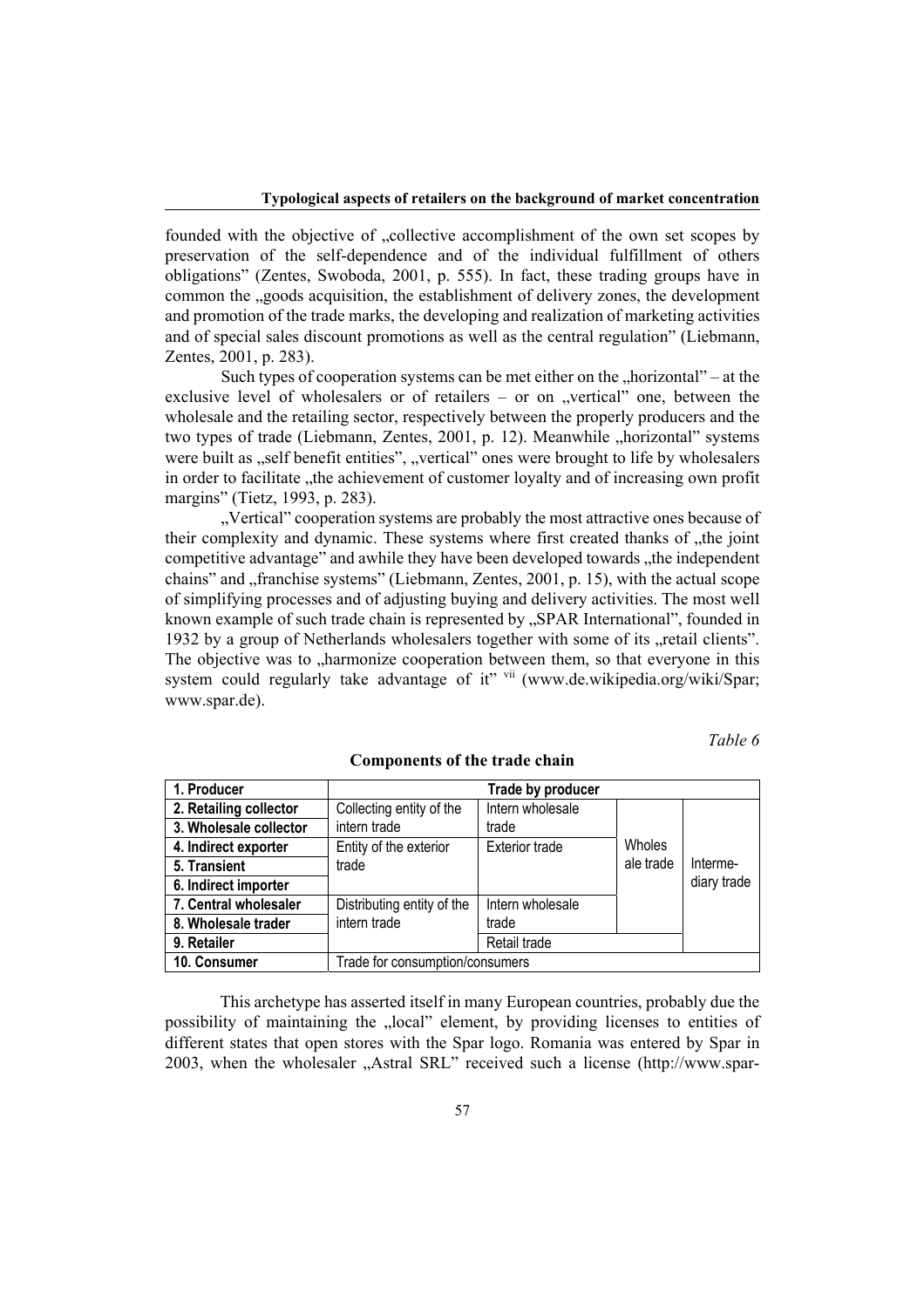international.com). Spar International owns nowadays (http://spar-international.com/ spar-thestores-1-10-15-endetails.htm) the supermarkets  $\sqrt{S}$  Spar" and  $\sqrt{S}$  Eurospar", the hypermarkets "Interspar", the convenience stores "Spar Express", but also "Spar Gourmet" and respectively "Hervis"<sup>1</sup>

(http://de.wikipedia.org/wiki/Spar#Betriebstypen).



Figure 3. Logos used by "Spar International" (http://www.spar-international.com, http://www.hervis.at)

 At this point it should be added, that from the semantically point of view, as trade chains we can also regard traders like Metro, Rewe, Aldi, Carrefour, which have increasingly many subsidiaries. The franchise systems are found both in the retailing and the wholesale sector.

## **6. Food versus Non-Food Trade**

 If usually, when classifying trade one distinguished between the food and non-food sector, in last years, literature draws a line between the fast moving consumer goods (Metro Group, 2007, p.12) and the non-food goods. As "fast moving consumer goods" are regarded both food articles as well as those with very similar utility (near-food). Actually, we regard all those goods that are "consumed" / bought daily by costumers and whose decision is generally "spontaneously and comes as a result of a habit formation" – eatables, cleaning or personal hygiene products (Metro Group, 2007, p.118). As specific non-food products literature regards: furniture, electro products (electric, electronic, telecommunications), textiles, sanitary goods, building materials and household products (Metro Group, 2007, p.13).

 $\overline{a}$ 

<sup>&</sup>lt;sup>1</sup> Unit which produces sport articles.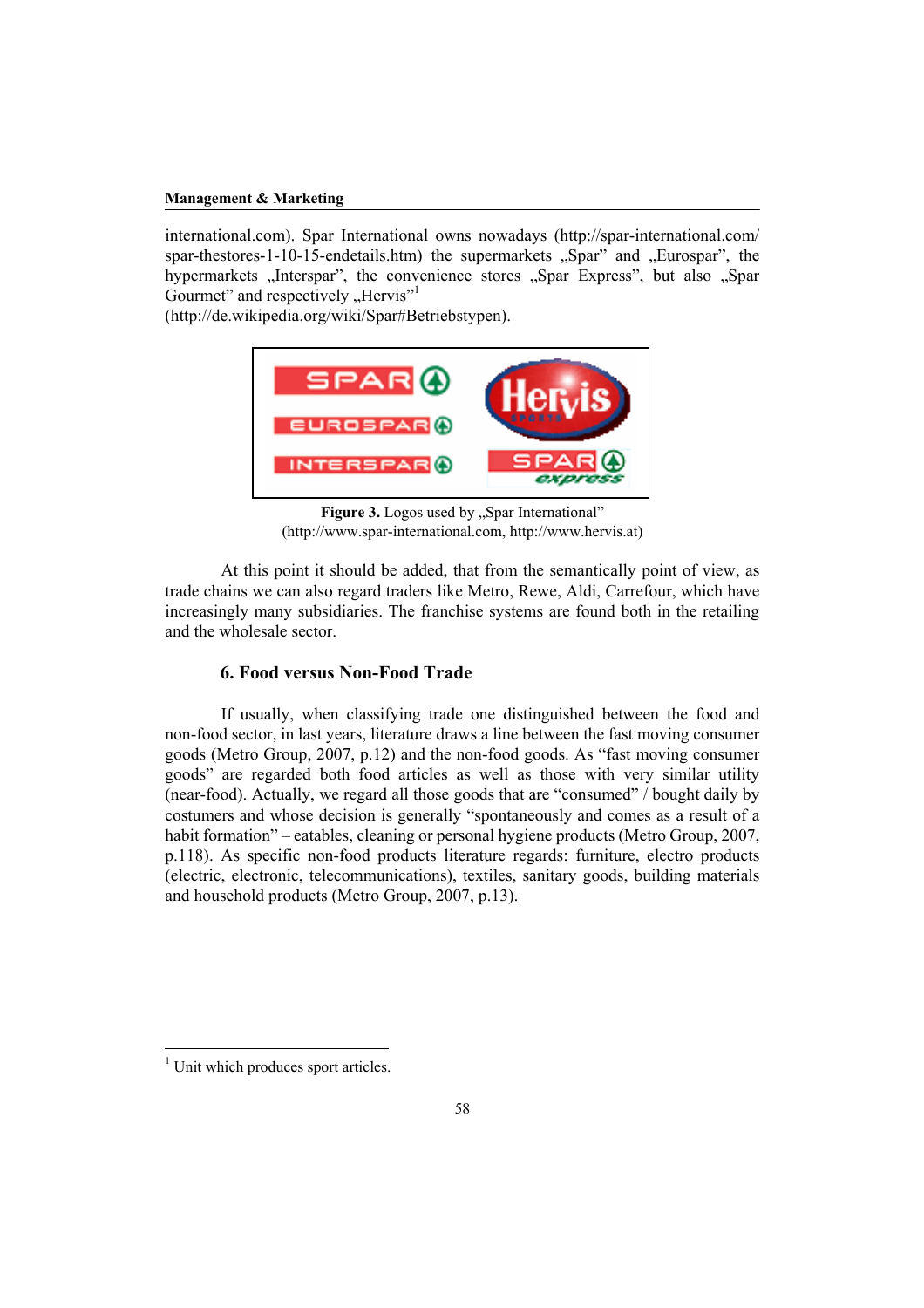### **References**

Barth K. (1996) *Betriebswirtschaftslehre des Handels*, 4th Edition, Gabler, Wiesbaden.

- Florescu C., Mâlcomete P., Pop N. Al. (2003) *Marketing, Dicţionar explicativ*, Editura Economică, Bucharest.
- Liebmann H. P., Zentes J. (2001) *Handelsmanagement*, Vahlen, München
- Lerchenmüller M. (1992) *Handelsbetriebslehre*, Kiel Ludwigshafen
- Swoboda B., Hälssig F., Meierer M. (2007) *Kooperationsstrategien in veränderten Wettbewerbsarenen*, in: Zentes J., *Faszination Handel – 50 Jahre Handelsforschung Saarbrücken*, Frankfurt a. M.
- Swoboda B., Schwarz S. (2003) *Formen und Bedeutung unterschiedlicher Betriebstypen*, in Essmann`s ESSpertise, Nr. 4
- Theiß H. J. (1999) *Handelsmarketing*, Deutscher Fachverlag, Frankfurt am Main
- Tietz B. (1993) *Der Handelsbetrieb, Der Handelsbetrieb*, 2nd Edition, München
- Tietz B. (1992) *Einzelhandelsperspektiven für die BRD bis 2010*, Deutscher Fachverlag, Frankfurt am Main
- Zentes J. (1996) *Grundbegriffe des Marketing,* 4th Edition, Schaeferl-Poeschl, Stuttgart

Zentes J., Swoboda B. (1998) *Handelsmonitor I 98, Trends&Visionen: Wo wird im Jahre 2005 Handel "gemacht"?* Deutscher Fachverlag, Frankfurt am Main

- Zentes B., Swoboda B. (2001) *Grundbegriffe des Marketing Marktorientiertes globales Management-Wissen*, 5th Edition, Schaeferl - Poeschl, Stuttgart
- \*\*\* The National Institute for Statistics of Romania, *StatisticYearbook 2007 on-line version*, 19th Chapter, page 2, from: www.insse.ro
- \*\*\* Metro Group, *Metro Handelslexikon 2007/2008*
- *\*\*\* Discounter* from: www.de.wikipedia.org
- *\*\*\* Fachmarkt* from: www.de.wikipedia.org
- *\*\*\* Großfachhandel* from: www.de.wikipedia.org
- *\*\*\* Handelskette* from: www.de.wikipedia.org
- *\*\*\* Iulius Mall* from: www.de.wikipedia.org; www.iuliusmall.com
- *\*\*\* Metro Cash and Carry* from: www.de.wikipedia.org
- *\*\*\* Plus Warenhandelsgesellschaft* from: www.de.wikipedia.org
- *\*\*\* Shoppping Center* from: www.de.wikipedia.org
- *\*\*\* Spar* from: www.de.wikipedia.org, www.www.spar.de;
	- www.www.spar-international.com/spar-thestores-1-10-15-en-details.htm
- *\*\*\* Verbrauchermarkt* from: www.de.wikipedia.org
- *\*\*\* Versandhandel* from: www.de.wikipedia.org
- *\*\*\* Warenhaus* from: www.de.wikipedia.org
- *\*\*\** www.eurisko.ro
- *\*\*\** www.hervis.at
- *\*\*\** www.lotusmarket.ro
- *\*\*\** www.www.plazaromania.ro